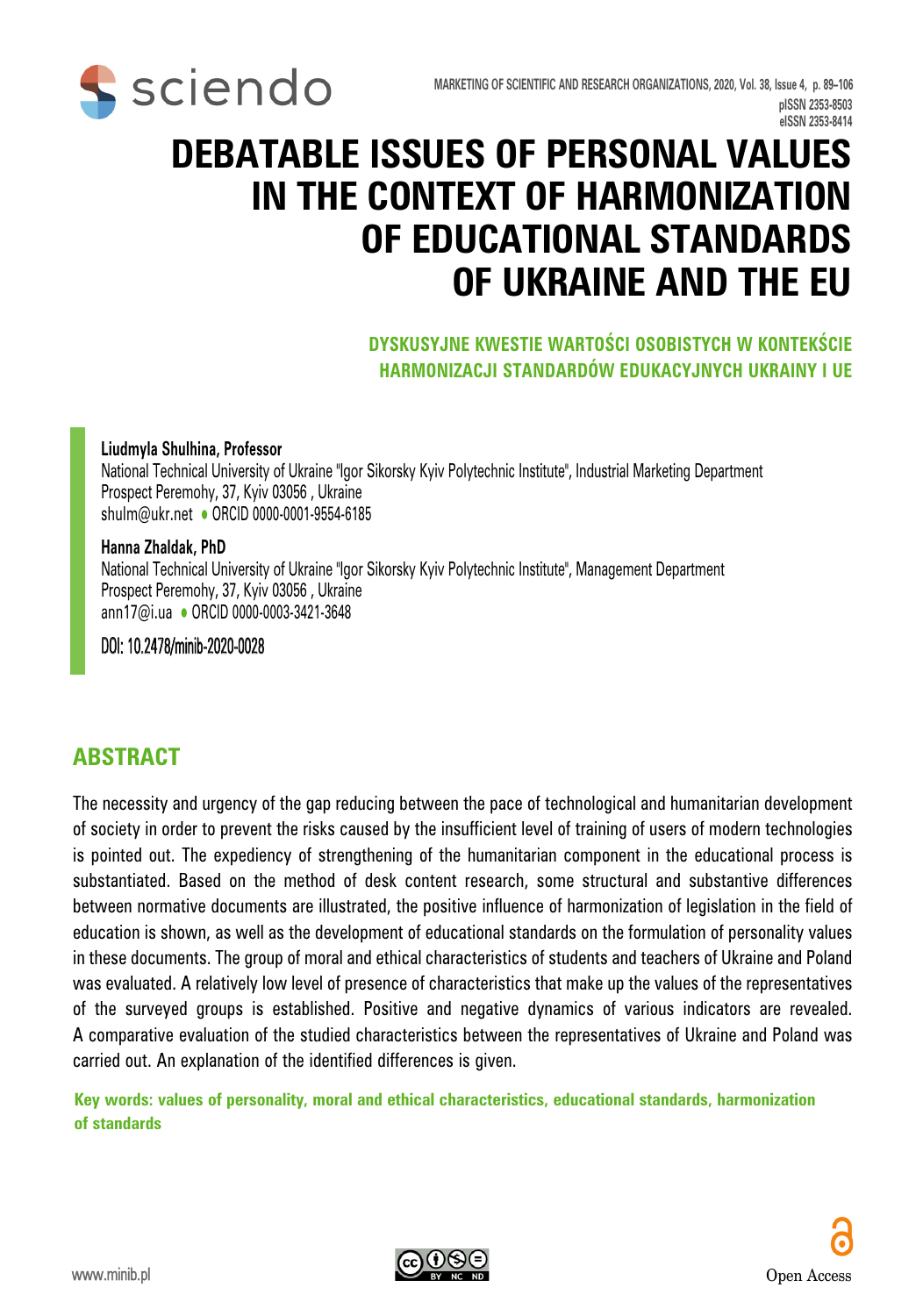### **ABSTRAKT**

W artykule została wskazana konieczność i pilność zredukowania przepaści pomiędzy prędkością technologicznego i humanitarnego rozwoju społeczeństwa w celu zapobieżenia zagrożeniom spowodowanym przez niewystarczający poziom wyszkolenia użytkowników nowoczesnych technologii. Pokazano celowość wzmocnienia aspektu humanitarnego w procesie edukacyjnym. Bazując na metodzie badania merytorycznego "zza biurka", zilustrowano niektóre ze strukturalnych i merytorycznych różnic pomiędzy dokumentami normatywnymi, wykazano pozytywny wpływ harmonizacji ustawodawstwa na polu edukacji, jak również rozwój standardów edukacyjnych na podstawie sformułowanych wartości osobowości przedstawionych w tych dokumentach. Poddano ocenie zespół moralnych i etycznych cech studentów i wykładowców z Ukrainy i z Polski. Ustalono względnie niski poziom obecności cech tworzących wartości reprezentantów ankietowanych grup. Ujawniono dodatnią i ujemną dynamikę różnych wskaźników. Dokonano oceny porównawczej badanych cech pomiędzy przedstawicielami Ukrainy i Polski. Podano wyjaśnienie zidentyfikowanych różnic.

**Słowa kluczowe: wartości osobowości, cechy moralne i etyczne, standardy edukacyjne, harmonizacja standardów**

JEL: A13, D63, I25, J88

### **Introduction**

Accelerated development of various technologies, caused mainly by the dynamics of changes in information technology, affects both all spheres of human life (regardless of type of activity) and all levels of organization of human life in society from individuals and their groups within one location up to global scale. Having maximally generalized the consequences of technological development, we reduce them to two positions, which in our opinion are the most obvious: 1) increasing of the pace of people's lives and 2) increasing of the scale of their activities. Each of these two features of modernity, of course, opens up incredibly attractive horizons of success for adequately prepared individuals or groups of such individuals, united in enterprises, organizations, alliances, etc.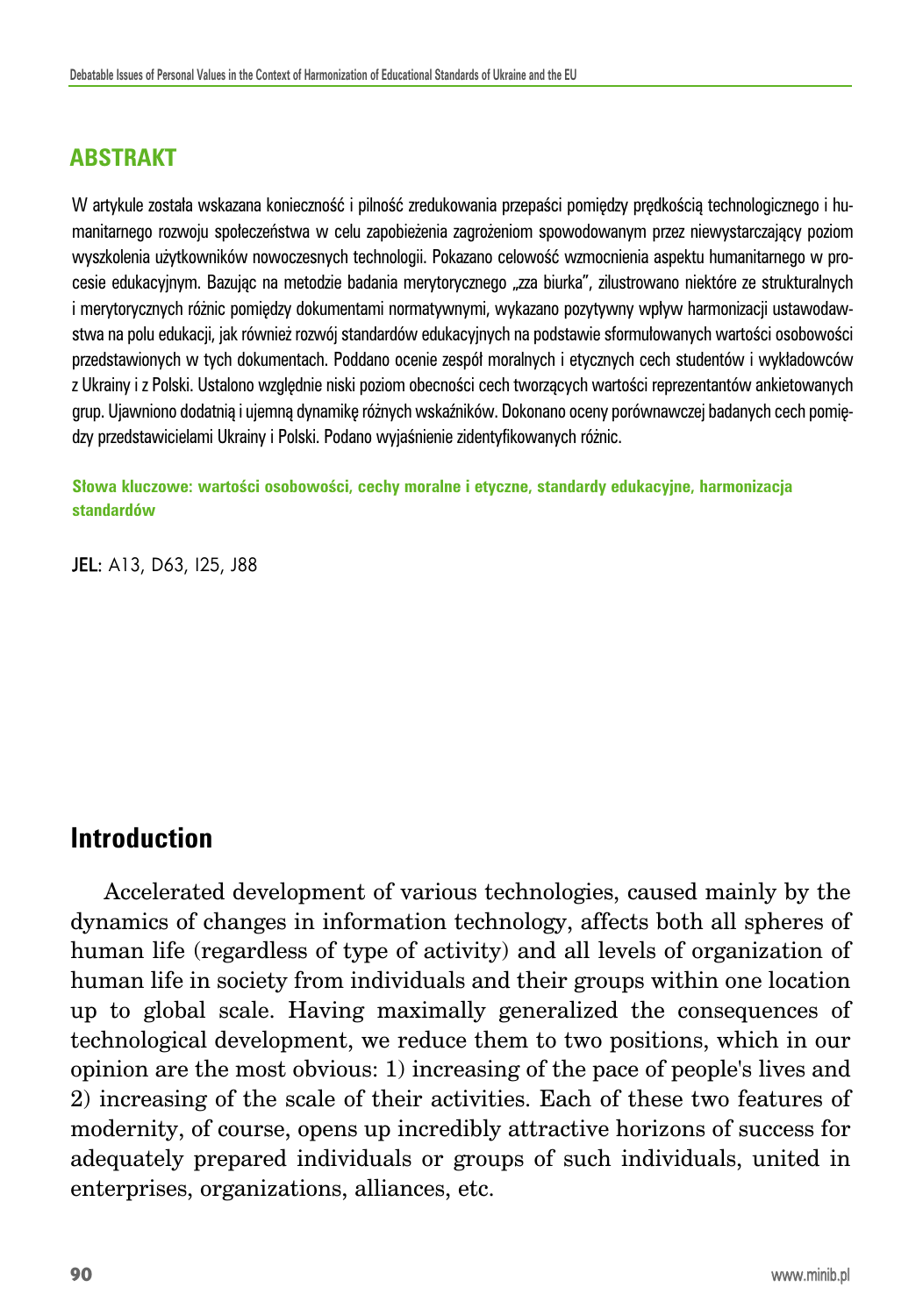However, the authors of the proposed article consider it necessary to focus on the expression "adequately prepared personality", our interpretation of this expression, we will consider in detail below. We mean that in the opposite case, i.e. if a person is unprepared or the level of their readiness to perform certain functions is questionable, along with the acquired technological capabilities in today's accelerated and globalized world, the risks also increase. It is clear that the higher the position held by such a person, and the greater the scale of their influence, the higher level of risk and of (negative) consequences of their activities.

We have no reason to say that the very awareness of the likelihood of risks from the activities of influential, active and unprepared users of modern technology has been the primary reason for the development of educational standards in all countries. Analysis of sources indicates the predominance of socio-economic and political-legal drivers of the initiation of standard-forming activities. However, the growing mismatch between the expected and real results of socio-economic development in all countries in the context of global problems deepening in the world, as well as a significant number of unsuccessful solutions to solve these problems prompts us to ask a number of questions. The key of them is seen as follows: how to anticipate and fix in educational standards the safeguards of the gap between the pace of technological and humanitarian development of society.

In other words, we are convinced of the relevance, and hence the need for a deeper study of this assumption: the values in the current educational standards are not written clearly enough (or not described at all), resulting in incomparably greater attention paid to the formation of special competencies of students to perform their functions as specialists in a certain field than the attention to their development as highly moral and physically developed individuals, capable of creative work and the formation of a future, more efficient society. One of the consequences of this disproportion, which is the subject of our study, we formulated as follows: the pace of technology development in modern society is much ahead of the development of such a person, which could be characterized as highly humane and socially responsible. Realizing that the problem raised is extremely complex, multifaceted and ambiguous, we focused our attention solely on studying the possibility of defining and in the long run to improve the tools to solve it, including through educational standards.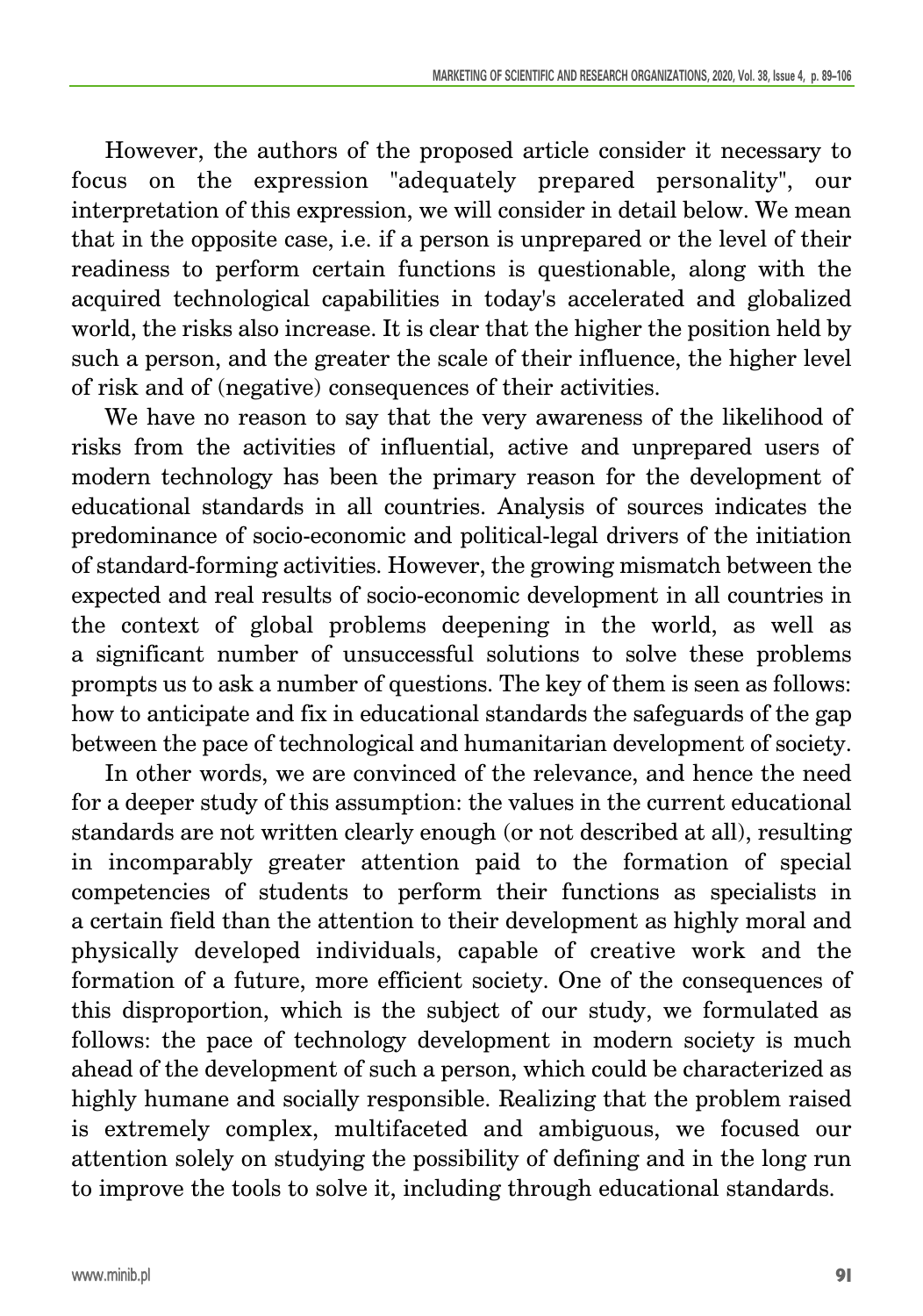# **The purpose of the article and research methodology**

The purpose of the proposed article is to present the results of a comparative analysis of the content of educational laws and standards, as well as research data on the values of personality on the example of students and teachers of Ukraine and the EU (on the example of Poland).

To achieve this goal, three groups of methods were used. The first group of methods included cabinet and content analysis, which included research of Ukrainian and foreign regulatory and scientific sources, namely: the legal framework for education in Ukraine and the EU, regulations that are governing this process, articles and monographs, which set out the results of research of processes of standards harmonization.

The second group of methods consisted of included and not included field research, in which the units of the survey were participants in the educational process: 436 students, 257 teachers and representatives of the administration of Ukrainian and Polish universities.

Data analysis was performed using the Statistics program. The research period is 2002–2020.

# **Theoretical basis of the proposed study**

Throughout the historical path of human development, philosophers, writers, politicians, and others constantly referred to the concepts of "good" and "evil", "justice" and "injustice", "morally" or "immorally" and finally "humanely" or "inhumanely". We will limit ourselves here to the quotations of those researchers who have deeply studied these categories, and the definitions of whom we consider the most accurate and that best reflect the essence of these always relevant concepts.

Morality (from the Latin morales — moral, mores — customs) — is a historical phenomenon. Its requirements, norms, principles and ideals are determined by socio-political relations and socio-economic formation. In the philosophical literature, morality is seen as a form of social consciousness, which reflects and consolidates the ethical qualities of social reality (good, justice, etc.) (*Moral'; Syla*, 2007). Adherence to moral norms is one of the conditions for effective interaction of individuals in the process of joint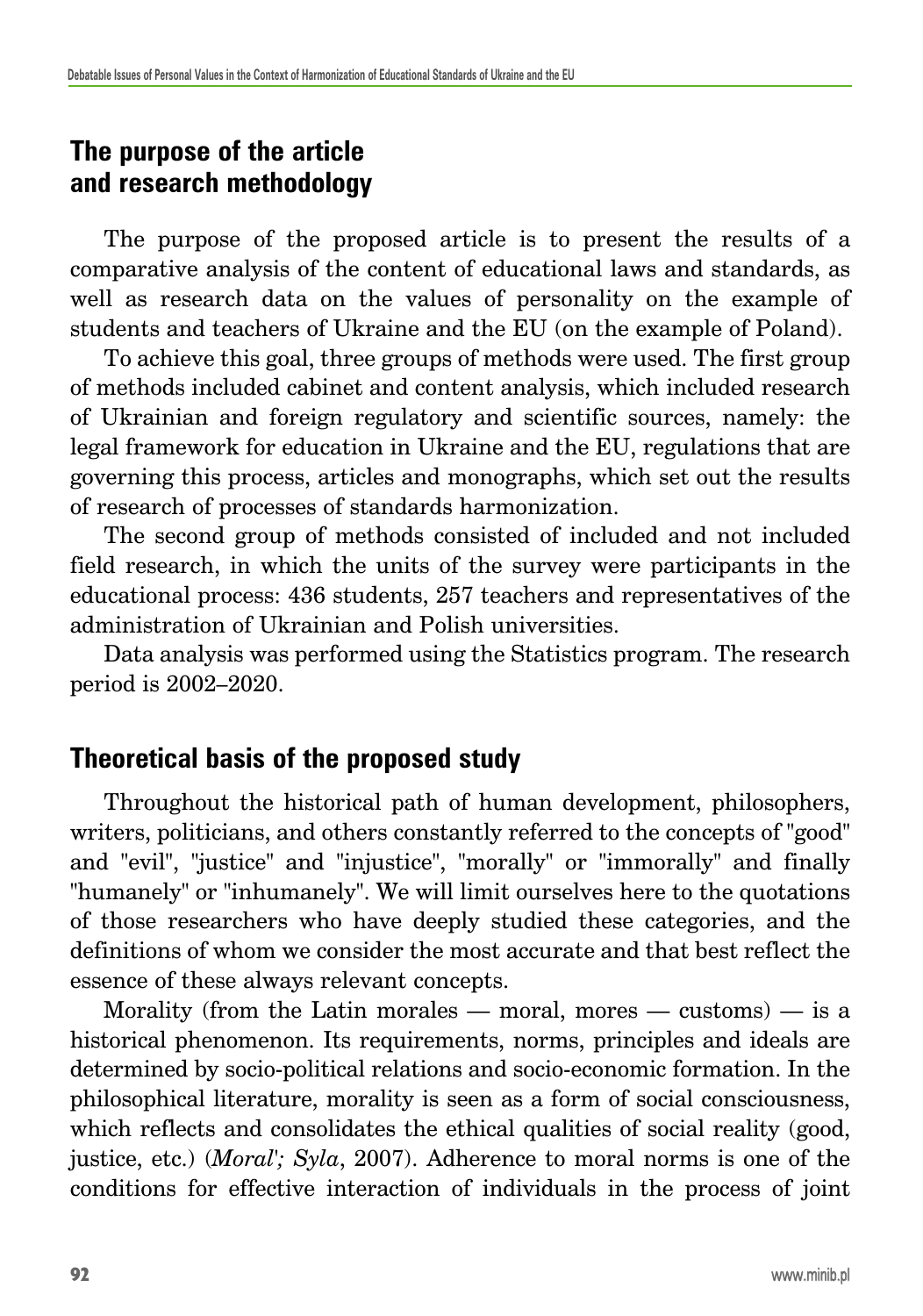activities in communication. They allow a person to evaluate their own and others' actions, compare them with the standard, regulate relationships with other people (*Philosophs'kyy*, 2002). We emphasize that moral norms are the regulator not of the inner world of man, but of relations between people.

One of the components of moral education is humanistic one, which is based on the principle of humanism. According to the etymology, the category "humanism" (from the Latin *humanus* — human) is defined as a historically changing system of views that determines the value of man as a person, his right to freedom, happiness, development and manifestation of their abilities, which considers human well-being as the criterion for evaluating of social institutions, and the principles of equality, justice and humanity as the desired norm of relations between people (*Entsyklopediia*, 2020). Humanism not only recognizes love and respect for man as its basic principle, but also raises the question of creating of truly humane human conditions in society itself, which is a necessary condition for the harmonious development of the individual. The basic categories of morality, on which humanism is based as a worldview, are freedom, goodness, duty and necessity (Tyckonovych, 2019).

Humanity is a personality feature, the content of which is determined by the principles of humanism. Humanity is a set of such features: respect, sensitivity, sense of justice, trust, self-criticism, courage. As a moral characteristic of a social personality, humanity is characterized by initiative and courage in combating selfish forms of behavior of others, satisfaction from selfless care for people, focus primarily on the positive in people, recognition of man, his interests, constant focus on man and compassion for him.

The category of humanity is inextricably linked to the concept of personality. Personality is the highest degree of spiritual development of a person, characterized by a stable set of socially important features that together form the individual as a unique subjectivity who is able to master and change the world (*Antychna Philisophiya*, 2020).

In turn, the analysis of the just mentioned properties inevitably leads to the next important characteristic of the personality as responsibility. It can be defined quite broadly as a moral characteristic of the individual, which determines his willingness to accept and perform certain responsibilities that meet their own life principles, the requirements of the group, team and society in general (Ckytra, 2013).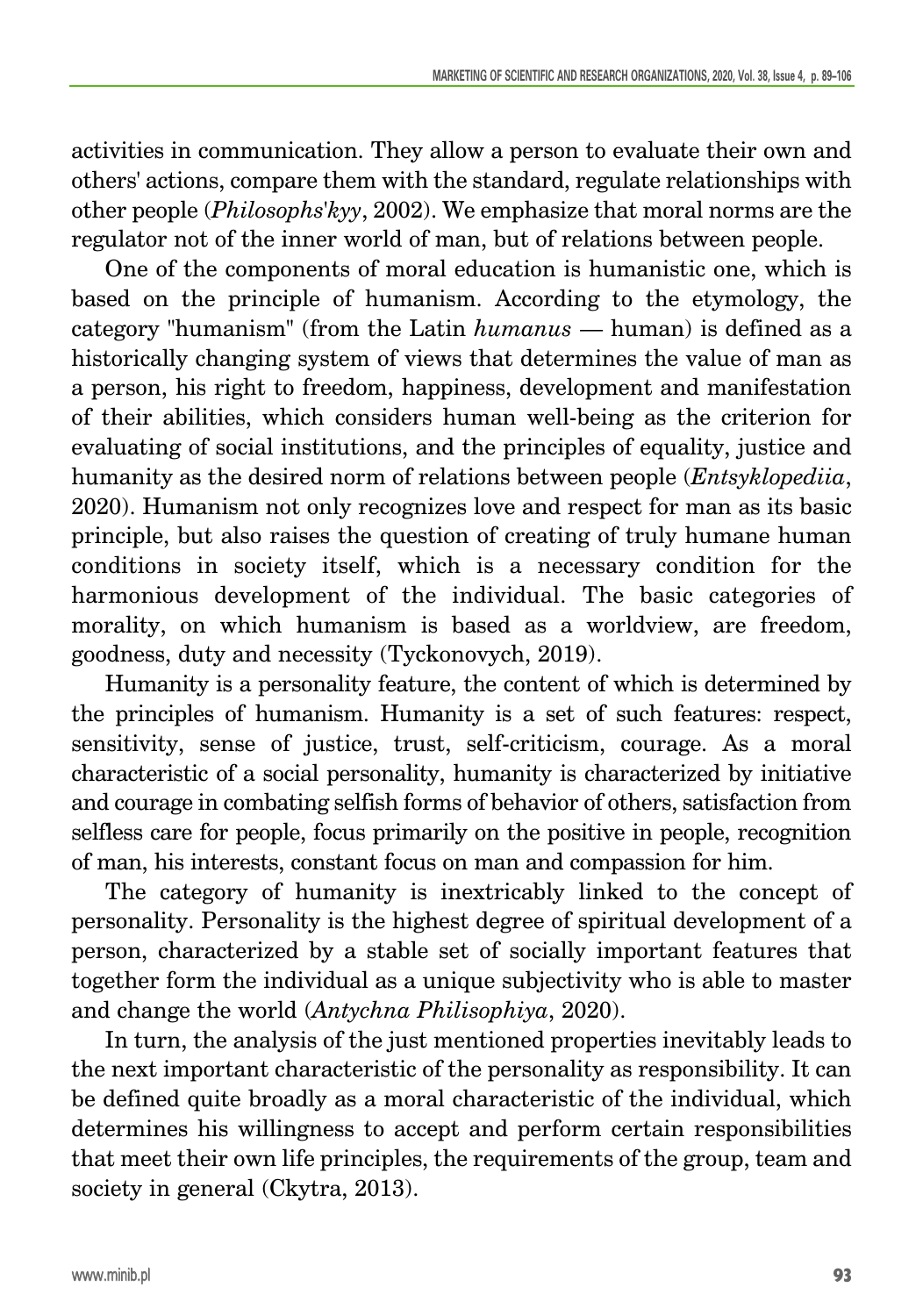It is clear that not only humanity and responsibility, but also many other human virtues, which we do not consider here, are derived from a set of values of the individual. According to (*Vsemirnaya entsyklopiediya*, 2001) values are, first of all, giving preference or denying of certain meanings as the basis of the organization of life and (un)willingness to act in accordance with them. It follows that values determine the general direction of the individual, the hierarchy of individual preferences, target and motivational programs, the level of aspirations and prestigious advantages, the degree of readiness and determination through volitional components and through the implementation of their own "project" of life (Shaygorods'kyy, 2010).

There are different approaches in a literature to the definition and characterization of personality values. We were based on the approach set out in the concept of the "New Ukrainian School", according to which the student's values (V) have the following components: moral and ethical (dignity, equality, justice, tolerance and cultural diversity, care, honesty, trust); socio-legal (rule of law, intolerance of corruption and favoritism, patriotism, environmental and ethical value, social responsibility) and personality-oriented (self-realization, leadership and freedom) (*Tsinnisni*…, 2019).

# **Reflection of the content of values in the legislation and standards of education of Ukraine and Poland**

The reflection of the content of V, declared in the mentioned Concept, is found in the laws on education and higher education, as well as educational standards. For example, we consider the formulation of the general competencies of a bachelor in marketing (Table 1).

The Table 1 shows only some quotations from the analyzed documents, a brief comparison of which with the selection of semantic differences between them is illustrated in the Table 2.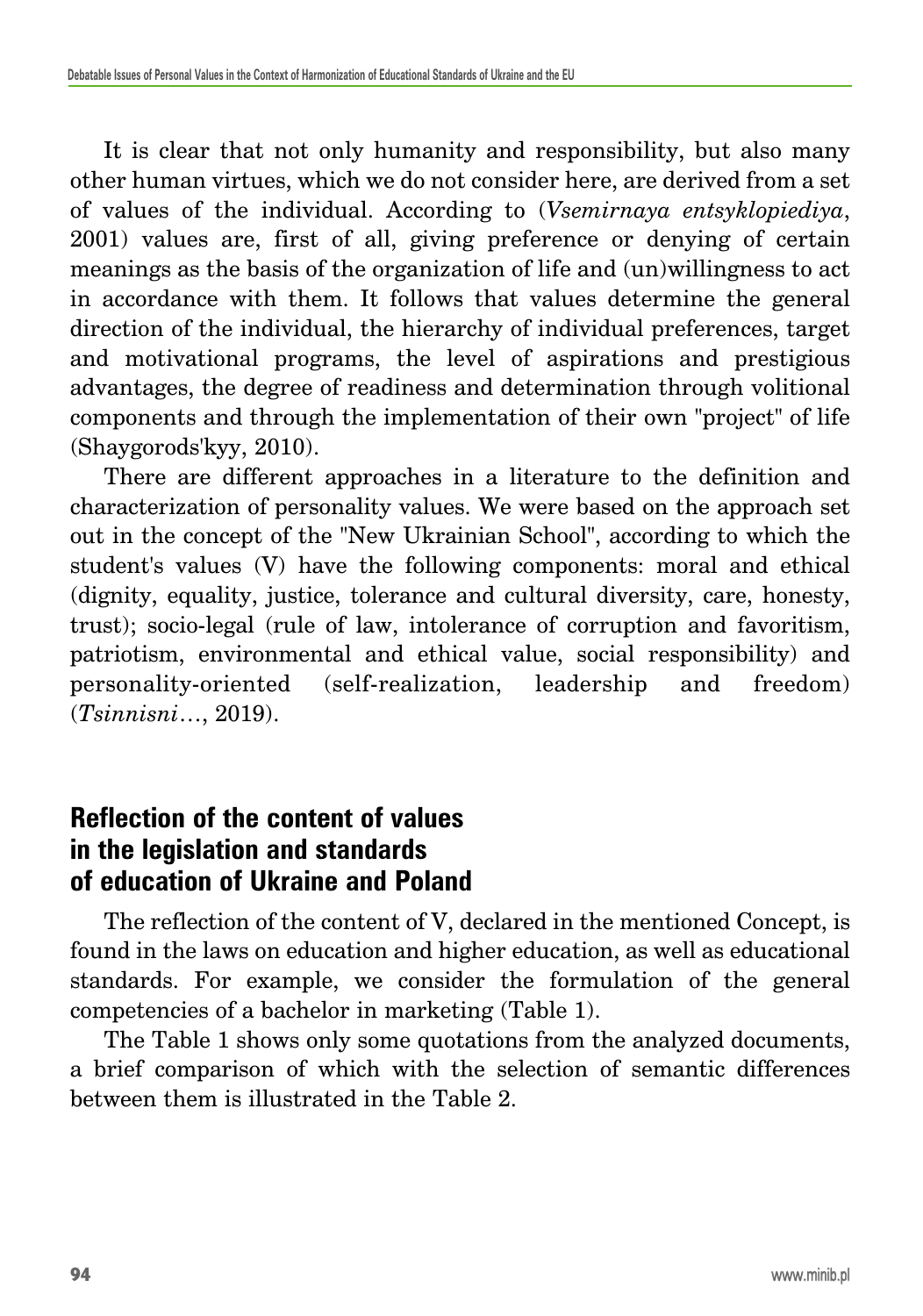#### **Table 1. Comparison of formulations of education goals in the legislation and standards of Ukraine and Poland**

| Goals of higher education in Poland                                                                                                                                                                                                                                                                                                                                                                                                                                                                                                                                                                                                                                                                                                                              | Goals of higher education in Ukraine                                                                                                                                                                                                                                                                                                                                                                                                                                                                                                                                                                                                      |  |  |  |  |  |  |
|------------------------------------------------------------------------------------------------------------------------------------------------------------------------------------------------------------------------------------------------------------------------------------------------------------------------------------------------------------------------------------------------------------------------------------------------------------------------------------------------------------------------------------------------------------------------------------------------------------------------------------------------------------------------------------------------------------------------------------------------------------------|-------------------------------------------------------------------------------------------------------------------------------------------------------------------------------------------------------------------------------------------------------------------------------------------------------------------------------------------------------------------------------------------------------------------------------------------------------------------------------------------------------------------------------------------------------------------------------------------------------------------------------------------|--|--|--|--|--|--|
| • To provide the knowledge necessary for active and<br>creative participation in the life of the modern world<br>community<br>. To form values important for the successful<br>functioning of a free democratic society, such as<br>tolerance, respect for rights, including minority rights,<br>love of freedom, a sense of solidarity, and to form an<br>image and respect for the idea of the common good<br>• Develop a sense of social belonging and patriotism<br>• To learn to combine active and harmonious<br>cooperation at work, in the family and local<br>communities with the ability to choose and set their<br>own goals and achieve them. It should teach you to be<br>responsible to yourself and at the same time be<br>responsible to others | Comprehensive development of man as a person and<br>the highest value of society, his/her talents, intellectual,<br>creative and physical abilities, formation of values and<br>competencies necessary for successful self-realization,<br>education of responsible citizens who are able to make<br>conscious social choices and direct their activities for<br>other people and society. Enriching on this basis of the<br>intellectual, economic, creative, cultural potential of the<br>Ukrainian people, raising of the educational level of<br>citizens to ensure the sustainable development of<br>Ukraine and its European choice |  |  |  |  |  |  |
| <b>Educational outcomes in Poland</b>                                                                                                                                                                                                                                                                                                                                                                                                                                                                                                                                                                                                                                                                                                                            | <b>Educational outcomes in Ukraine</b>                                                                                                                                                                                                                                                                                                                                                                                                                                                                                                                                                                                                    |  |  |  |  |  |  |
| • Learning to learn<br>• Ability to think critically<br>• Knowledge of two foreign languages<br>• Ability to freely use the basics of mathematics and<br>knowledge of the nature around us and modern<br>methods of information transfer<br>$\bullet$ Communication skills<br>• Ability to understand and use information that is<br>typical and most common in everyday life; at work, at<br>school, in public life and in local communities                                                                                                                                                                                                                                                                                                                    | GC3. Ability to abstract thinking, analysis and<br>synthesis<br>GC4. Ability to learn and master modern knowledge<br>GC9. Skills in the use of information and<br>communication technologies<br>GC10. Ability to communicate in a foreign language<br>GC13. Ability to work in an international context<br>GC14. Ability to act responsibly and consciously in<br>social sphere                                                                                                                                                                                                                                                           |  |  |  |  |  |  |

Notes:

Given the different structure of regulations in Ukraine and Poland, the main criterion for choosing of sources was the definition of learning objectives.

GC — general competencies.

Source: *Ustawa*, 2020; *Zakon Ukrayiny*, 2014; *Standart*, 2018.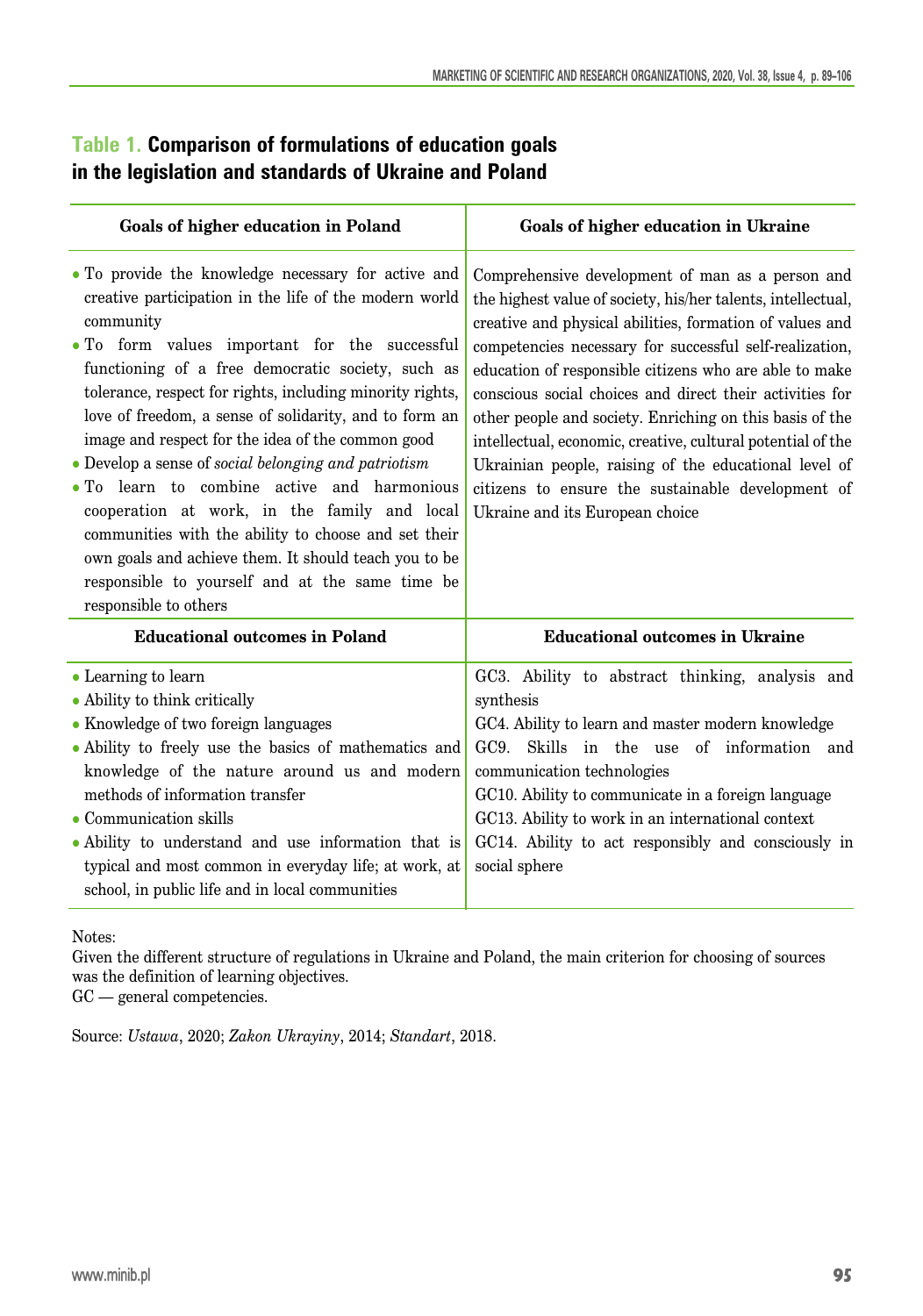| Goals of higher education in Poland                                                                                                                                                                             | Goals of higher education in Ukraine                                                                                                                                                                                                                                             |  |  |  |  |  |
|-----------------------------------------------------------------------------------------------------------------------------------------------------------------------------------------------------------------|----------------------------------------------------------------------------------------------------------------------------------------------------------------------------------------------------------------------------------------------------------------------------------|--|--|--|--|--|
| Emphasis on belonging to the " <i>modern world</i> "<br>community"                                                                                                                                              | Emphasis on belonging to "society" (without further<br>clarification)                                                                                                                                                                                                            |  |  |  |  |  |
| Additional description of society as a " <i>free democratic</i> "                                                                                                                                               | No description                                                                                                                                                                                                                                                                   |  |  |  |  |  |
| Highlighted values: tolerance, respect for rights,<br>including the rights of minorities, love of freedom, a sense<br>of solidarity, as well as to form an image and respect for<br>the idea of the common good | The values necessary for <i>successful self-realization</i> of<br>competencies of education of <i>responsible citizens</i> who<br>are capable of <i>conscious</i> public choice and direction of<br>the activity for the benefit of other people and a society<br>are allocated. |  |  |  |  |  |
| The need to develop a sense of social belonging and<br><i>patriotism</i> is highlighted separately                                                                                                              | No description                                                                                                                                                                                                                                                                   |  |  |  |  |  |
|                                                                                                                                                                                                                 | .                                                                                                                                                                                                                                                                                |  |  |  |  |  |
| <b>Educational outcomes in Poland</b>                                                                                                                                                                           | <b>Educational outcomes in Ukraine</b>                                                                                                                                                                                                                                           |  |  |  |  |  |
| Ability to think <i>critically</i>                                                                                                                                                                              | Ability to <i>abstract</i> thinking                                                                                                                                                                                                                                              |  |  |  |  |  |
| <i>Knowledge of two foreign languages</i>                                                                                                                                                                       | Ability to communicate in a foreign language                                                                                                                                                                                                                                     |  |  |  |  |  |
|                                                                                                                                                                                                                 |                                                                                                                                                                                                                                                                                  |  |  |  |  |  |

#### **Table 2. The part of content analysis of educational goals in the legislation of Ukraine and Poland**

Source: results of authors' research.

Further analysis of the documents showed that the developers of standards of higher education in Ukraine of the first (bachelor's) level considered general competencies as a humanitarian part of the expected educational outcomes and noted some values of the individual in the GC. For instance: GC1. The ability to exercise their rights and responsibilities as *a member of society, to realize the values of civil (free democratic)* society and the need for its sustainable development, *the rule of law, human and civil rights and freedoms* in Ukraine. GC2. Ability to preserve and multiply *moral, cultural, scientific values* and achievements of society based on understanding of the history and regularity of development of the subject area, its place in the general system of knowledge about nature and society and in the development of society, techniques and technologies, use of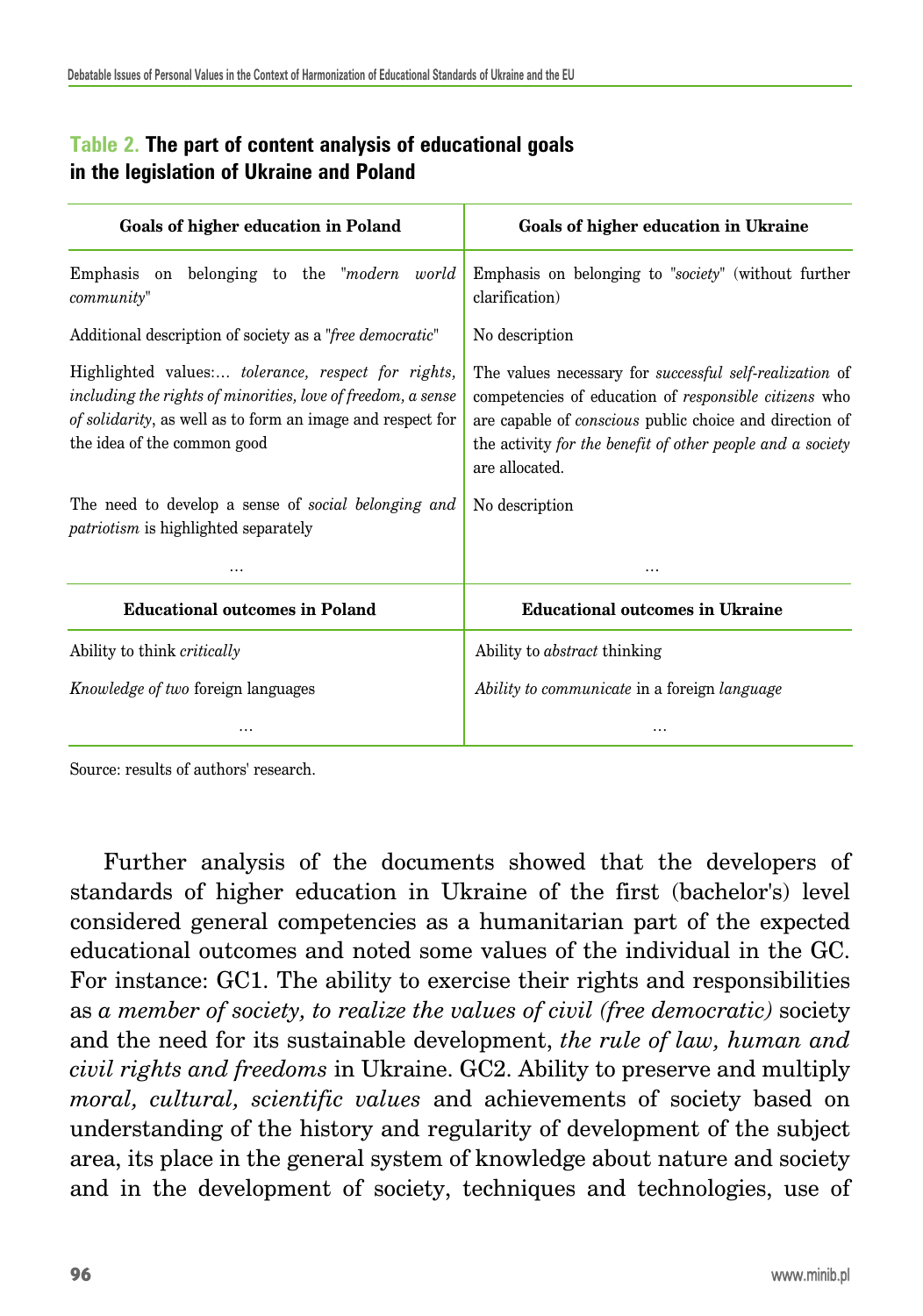different types and forms of physical activity for *active recreation and leading of a healthy lifestyle* (*Standart*…, 2018).

Thus, based on the content analysis of the coherence of the V of individual in the provisions of educational standards of Ukraine and Poland, the preliminary conclusion can be formulated as follows: despite some structural inconsistencies and lack of attention to patriotism, tolerance, respect for rights (including minority rights), the need to think critically (and not just abstractly), knowledge of at least two foreign languages (not one) and some other accents that are necessary in our opinion, the analyzed documents are very close in content, at least at the level of declarations.

In addition, the very important value-oriented documents have been developed for the regulation of the educational process at the stages of organization and control over the implementation of the provisions of the law and standards in the universities of Ukraine. For example, the Regulations on the organization of the educational process (*Polozhennia*…, 2020) defines the regulatory framework, basic principles and language of learning, informs about the levels and degrees of higher education, educational programs, planning of the educational process, forms of its organization and others.

In the context of our study, the following section of the Regulation draws attention: "Ensuring the quality of higher education and informatization of the educational process at the university." This section devotes enough space to the technical and technological support of the educational process but at the same time in matters of ethics and V is limited to a brief mention of the need to develop a culture of academic integrity, in which the main emphasis is on preventing and detecting plagiarism in academic texts. At the same time, the Commission on Ethics and Academic Integrity and the University's Code of Honor are named as important regulators of possible moral and ethical inconsistencies.

It should be noted that the development of the University Code of Honor (*Kodeks*…, 2015), which is designed to become another factor in the observance and development of V for employees and students, is currently a positive trend in the activities of Ukrainian universities. The sections of the Code analyzed by us set out the general moral principles and rules of ethical behavior, norms of ethical behavior of students and employees, as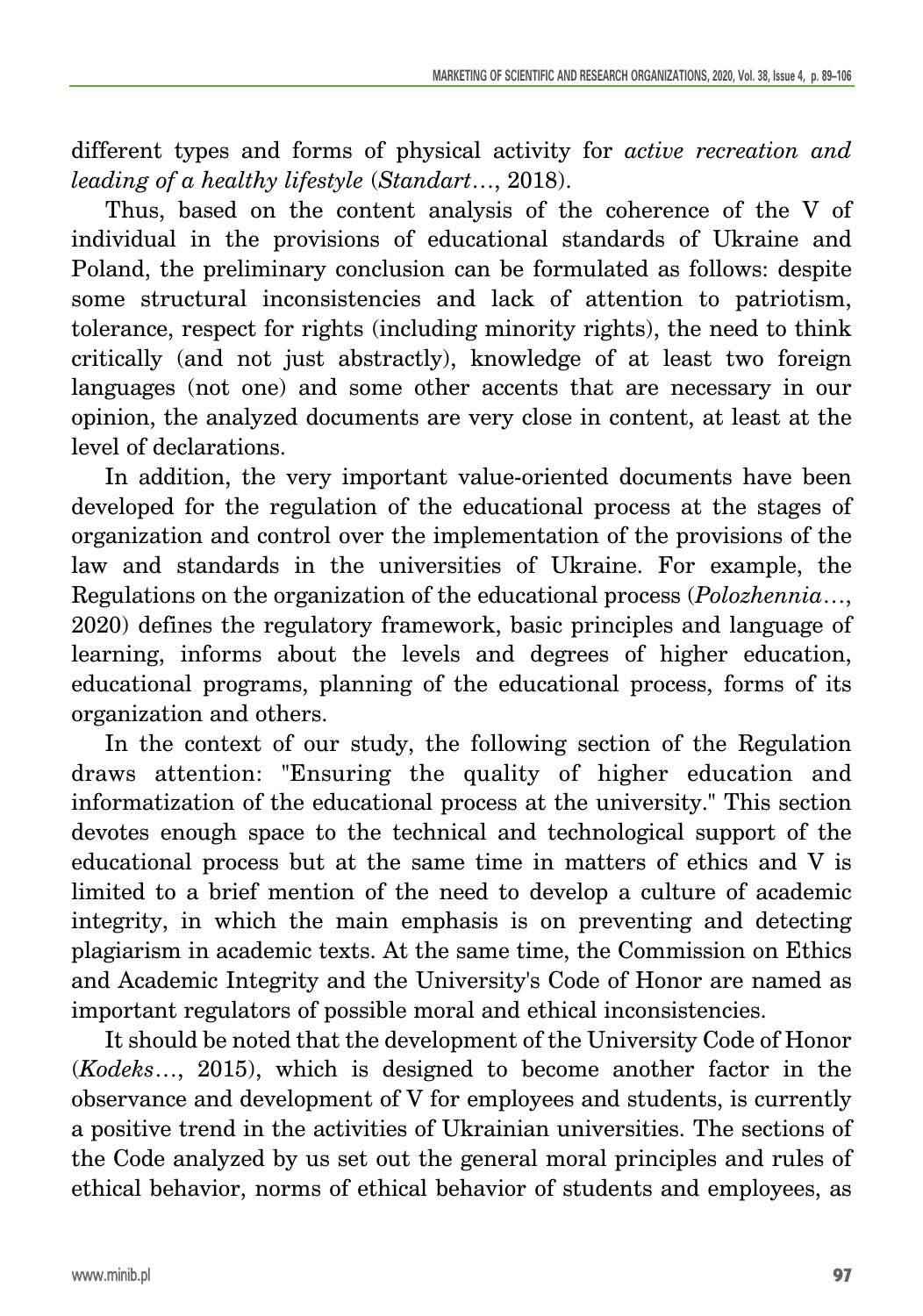well as the policy of academic integrity of the University. Thus, the provisions declared in the Code can be considered as a detailed description of the behavior of individuals with high moral values, therefore, the content of the Code together with the requirements of educational standards analyzed above were the basis for the development of the program of the second stage of our study.

# **The results of field research of personality values in the universities of Ukraine and Poland**

The expected result of the analysis of the documents' content (educational standards, regulations, codes, etc.), similar to the above and developed in various universities in Ukraine and Poland, was the fact that they all declared high moral principles and norms of behavior of participants in the educational process. This is not surprising given the formulation of educational goals in the relevant laws / educational standards and the development and detailing of these goals in derived documents. Therefore, the purpose of the next stages of our study was to establish the density of the links between 1) the declaration of the V in these documents and 2) their implementation by the participants of the educational process in a real life.

The research was based on the following chain of assumptions that characterize the ideal (i.e., not achieved, but desirable) moral and ethical state of the university environment:

- firstly, the humanitarian goals of education (including higher education) have existed for a long time, because the predecessors of modern documents (for example, the Law of the USSR "On Education", etc.) had the similar formulations, i.e. these goals have been tested over time. It follows that the V of teachers for this long time to this day have had to grown into strong beliefs and models of behavior that would indicate their high moral and ethical and other life principles;
- secondly, the implementation of these principles in the relevant models of behavior is the basis for the perception of teachers and university administration by other reference groups of society (including students)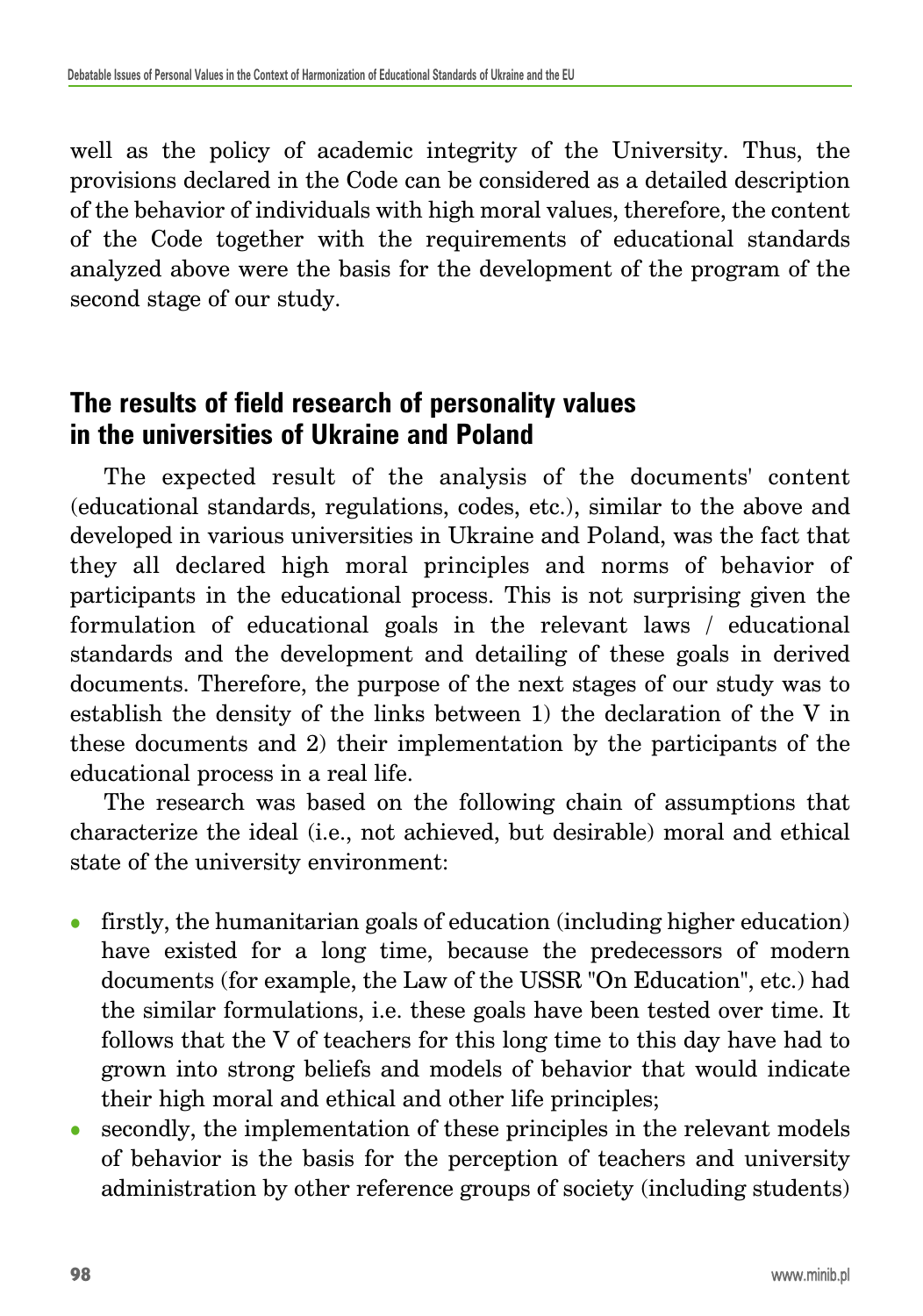as a true elite of society, which these groups seek to follow, thereby gradually improving society;

<sup>z</sup> thirdly, on the scale of evolution society under the influence of educators and their students gradually improves all indicators that characterize the level of development of different aspects of public life, namely: the state of the economy, political and legal system, ecology, medicine, life expectancy and quality of life, crime rate, aggression, etc.

This logical chain of ideal implementation of V could be continued by detailing at different levels: individuals, families, communities, nations and even humanity. However, the reality proves the inexpediency of such a continuation, giving almost daily examples that characterize the state of society in general and university communities in particular is far from the ideal one. This is also evidenced by a fragment of the generalized results of the behavior monitoring of members of two reference groups of Ukrainian universities (students and teachers) for a long time (2002–2020), which is presented in Figure 1 in the form of a semantic differential.

#### **Figure 1. Changing of the configuration of profiles of value orientations for students and teachers of Ukraine in 2002–2013 and 2014–2020**

| Personality     | for students   |   |   |   | for teachers |   |                |   |              |            |   |   |
|-----------------|----------------|---|---|---|--------------|---|----------------|---|--------------|------------|---|---|
| characteristics | $\overline{c}$ | 3 | 4 | 5 | 6            | 7 | $\overline{2}$ | 3 | 4            | 5          | 6 | 7 |
| Dignity         |                |   |   |   |              |   |                |   |              |            |   |   |
| Equality        |                |   |   |   |              |   |                |   | المستبقيتيها |            |   |   |
| Justice         |                |   |   |   |              |   |                |   |              |            |   |   |
| Tolerance       |                |   |   |   |              |   |                |   |              |            |   |   |
| Care            |                |   |   |   |              |   |                |   |              |            |   |   |
| Honesty         |                |   |   |   |              |   |                |   |              | $\sqrt{2}$ |   |   |
| Trust           |                |   |   |   |              |   |                |   |              |            |   |   |

- profile of students' V in 2002–2013
- profile of students' V in 2013-2020
- profile of teachers' V in 2002-2013 . . . . . . . . . .
- profile of teachers' V in 2013-2020

Source: own elaboration.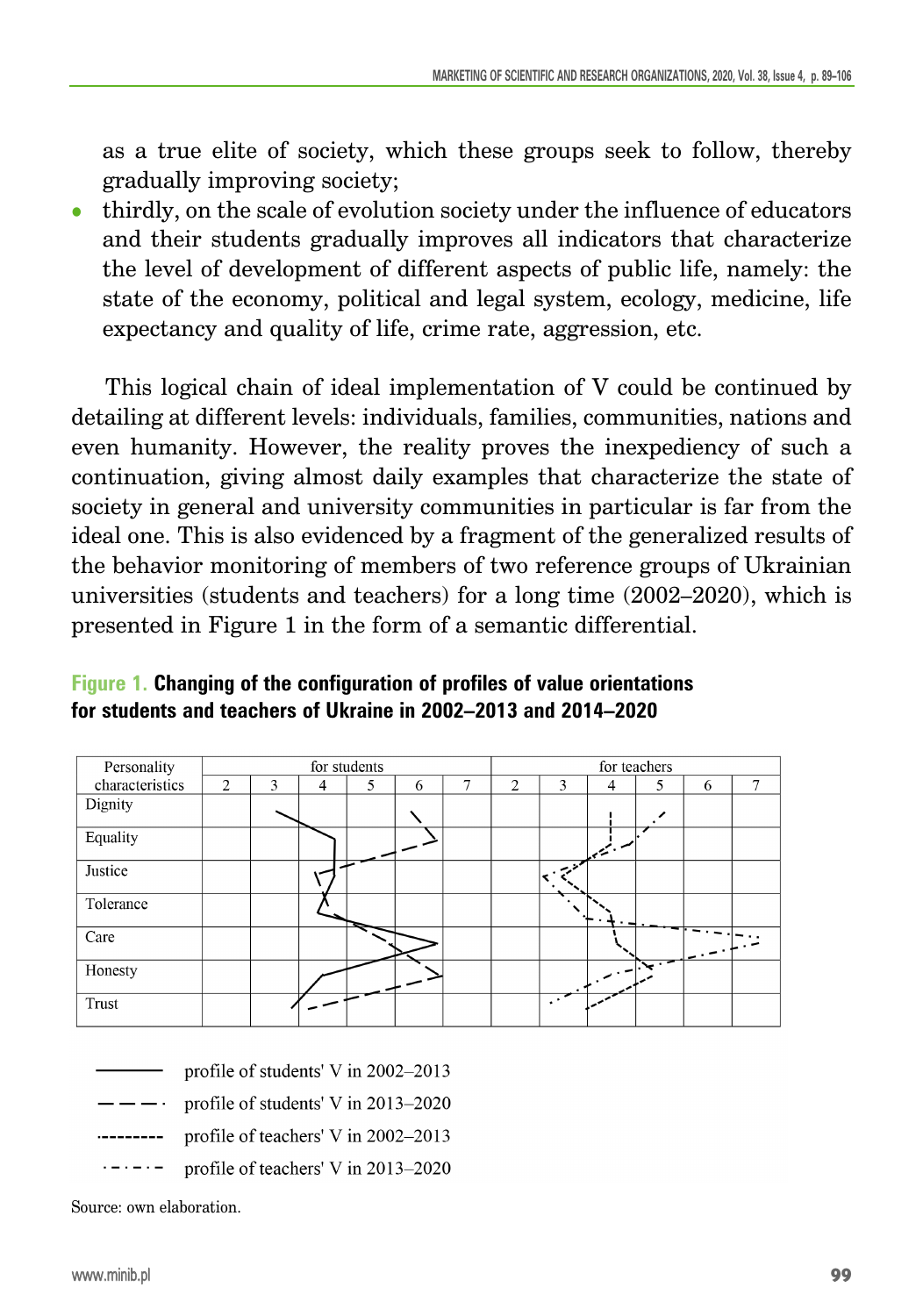Several generalizations were made to form the profiles of the V of the participants of the educational process (Figure 1). Firstly, we used the arithmetic mean value of estimates of certain personality characteristics obtained during the observation of representatives of one reference group or one "nest", where the "nest" is a group of students of a certain specialty. Secondly, these estimates were averaged between different "stratum", where "stratum" is the year of study, however, the identified differences did not give grounds to consider students of different years of study as representatives of different stratum. Thirdly, the same operation was performed sequentially at the second and third levels of "nests" — faculties and universities. Fourthly, we found the average within these two study periods. Fifthly, at each stage observers' assessments were reconciled, and the judgments of other participants in the educational process were also taken into account.

The sequence of generalizations described above at the first stage for teachers took the form of determining of assessments within the "nests" that were formed on the basis of the teacher's position in the team by two criteria: a) among scientists — graduate student, Ph.D., Doctor of sciences; b) among officials — assistant, senior lecturer, associate professor, professor, head of the department, dean). In the second stage, the estimates were averaged between the "nests".

It is also important to note that the semantic differential had a 10-point scale, however, the scores did not exceed the value of 6 points, except for one characteristic in the group of teachers in the second period. We explain the low scores by the discrepancy between, on the one hand, the expectations of observers based on the above high educational goals, and, on the other hand, the observed behavior of students and teachers, through which they assessed the presence of certain positive Vs in their values. The scale of the analyzed characteristics of the personality through which its Vs are found, represents group of moral and ethical properties of the person which presence can be estimated on the basis of set of behavioral signs.

During the analysis of the obtained data, several phenomena were identified, which in our opinion deserve increased attention.

First: the largest differences between grades in both subgroups were found within the first level of the nest, i.e. — one student group and one scientific and/or position of teachers. This confirmed the well-known thesis about the formation of personality before entering the university, and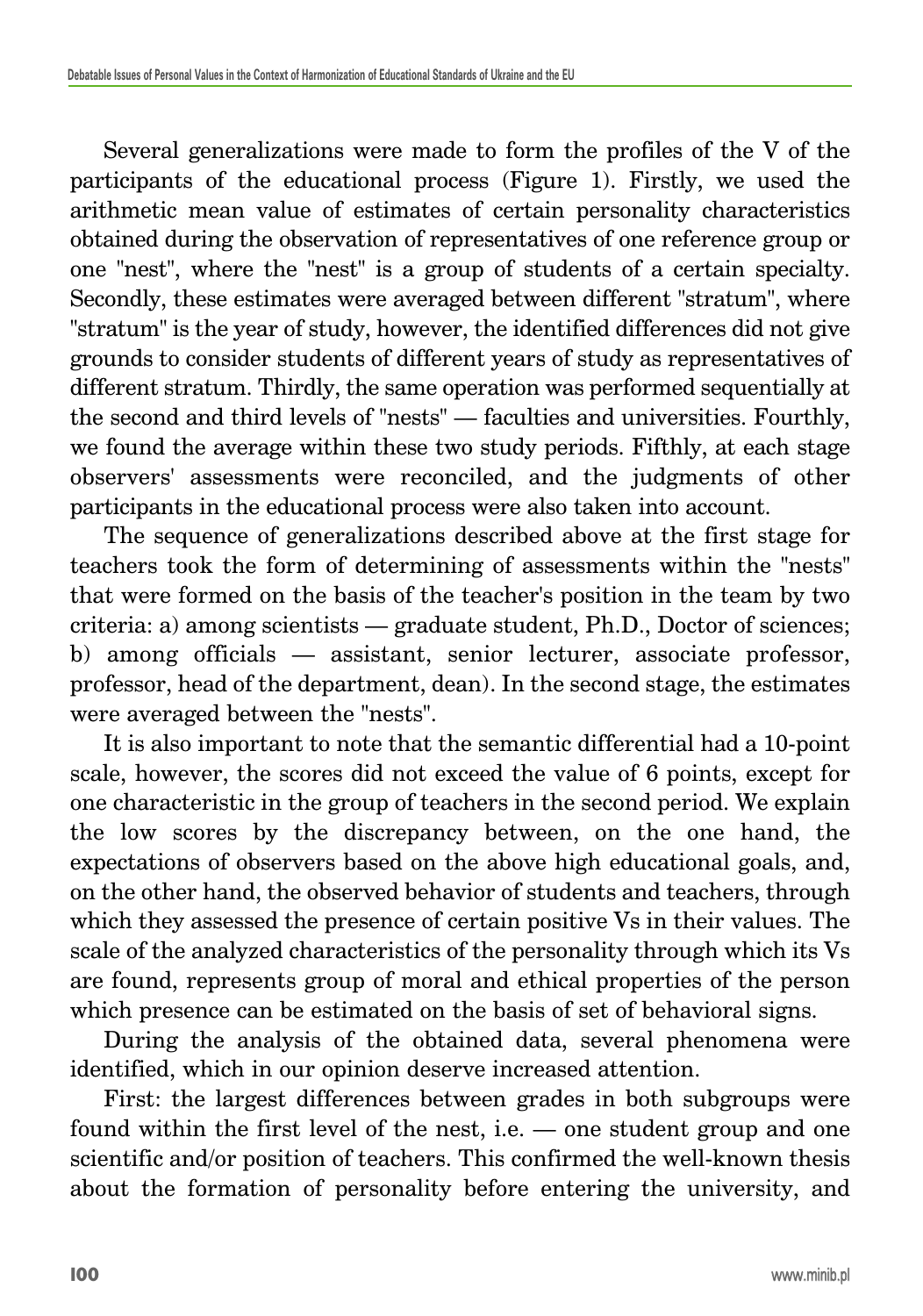hence — a slight impact on students of such factors as specialization, year of study, faculty and/or university, as well as scientific or job position — on teachers. In other words, the estimates that were subject to the first averaging had the largest amplitude of values, and all the others were at the level of statistical error. In addition, the estimates in both subgroups were quite close, and this allowed us to formulate two assumptions: 1) status and age have a relatively small impact on already formed values; 2) students are really a reflection of the low level of Vs of those individuals and social groups that have influenced them throughout their lives.

Second: the 18-year study was divided into two periods due to significant differences in the data of both subgroups after 2013. In the subgroup of students, the highest growth is observed in the following indicators: "Dignity", "Equality" and "Honesty". At the same time, the presence of the "Care" characteristic has significantly decreased. We believe that the main factors of these changes in the Vs of students were the following: the impact of the events of the Revolution of Dignity 2013–2014 on the self-perception and rethinking of the Vs by young people, as well as the change of generations. In 18 years, a new generation has grown up, which is largely a product of the intensification of information technology, including information wars, which certainly affected the level of cynicism in the perception of reality.

Third: the rather low ratings of such characteristics as "Trust", "Tolerance", "Honesty" and "Justice" are noteworthy. Moreover, if the first three characteristics of students were improved in the second period, then teachers have a deterioration, albeit slight. This may have been influenced by inflated expectations of education reform, which has undergone several vector changes from the beginning. The negative impact of the lack of a permanent vector and adequate development strategy was exacerbated by the premature decision to expand the autonomy of universities, which their administration used mainly to build bureaucracy and narrow the rights and freedoms of employees. It is clear that this was also an additional factor in the deterioration of faith in justice in both groups.

Fourth: the dynamics of the "Care" indicator was opposite in the study groups, due to the difference in functions between students and teachers. Teachers of Ukrainian universities, who have recently faced a declining trend in the number of students (including due to study abroad), as well as the risks caused by COVID-19, are increasingly expressing their concern for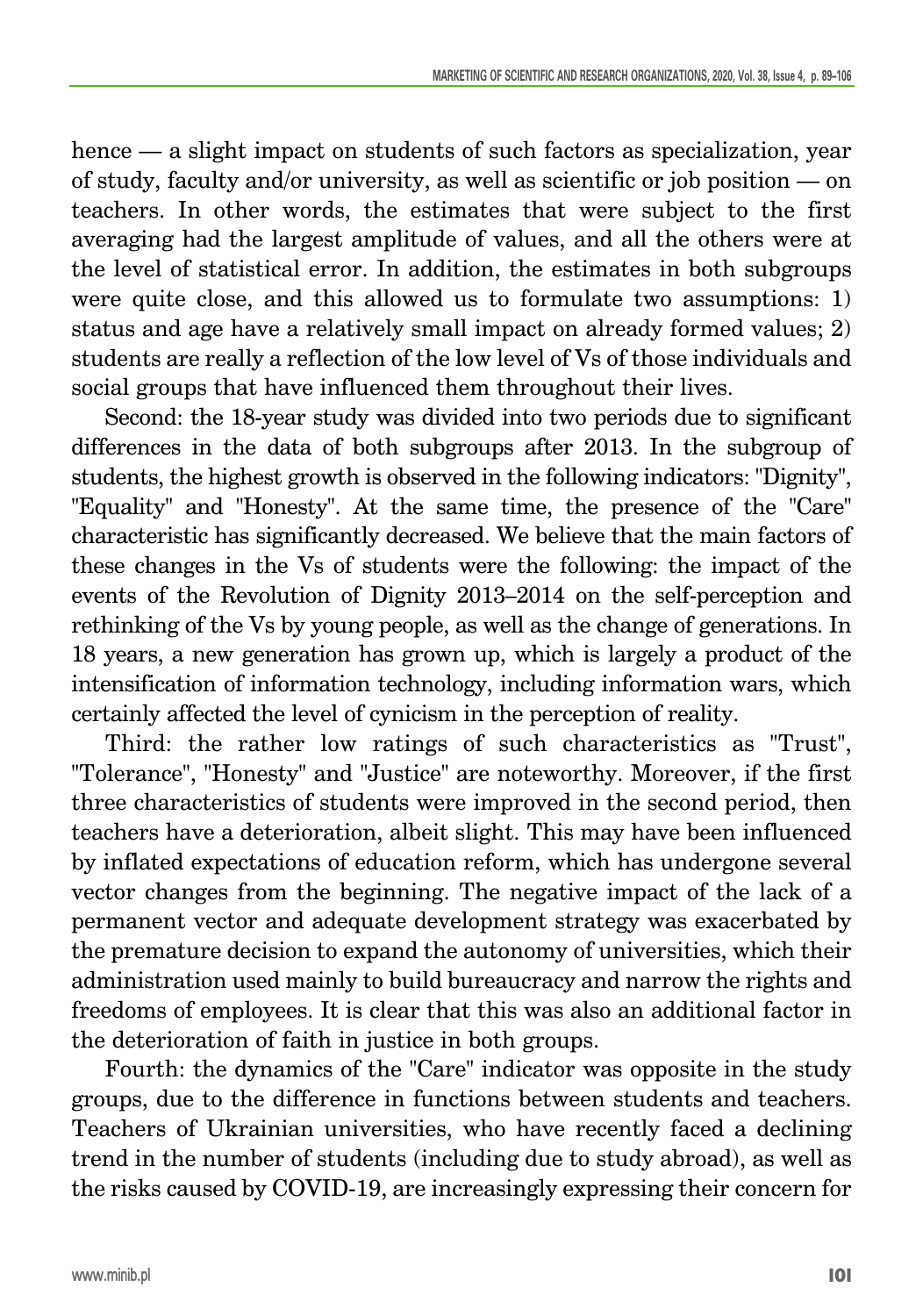students. At the same time, students due to the youthful maximalism, as well as the reasons described above, on the contrary, are characterized by a higher level of selfishness and egocentrism and focus more on their own person than on caring for other people.

In search of an answer to the question of the possible positive impact of harmonization of educational standards of Ukraine with EU standards on a deeper perception of Vs by students and teachers, we compared the results of evaluation of similar characteristics of Polish and Ukrainian university representatives (Figure 2).





Source: own elaboration.

If in the process of the Vs assessing of students and teachers of Ukraine the starting point was the definitions in the normative documents, then for a similar assessment of Polish education representatives the basis for comparison was the comparative characteristics of the Ukrainian representatives.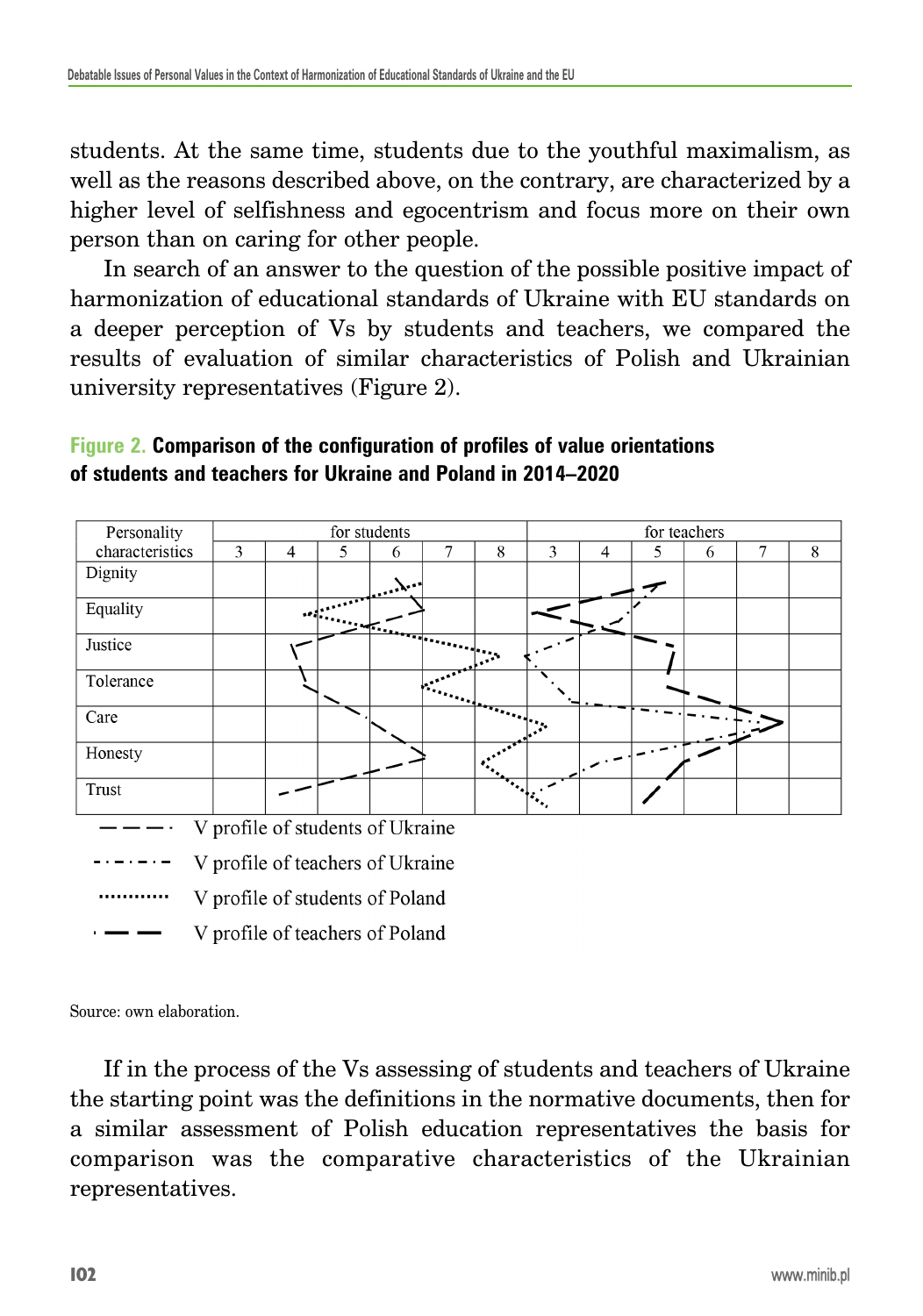According to the data of the Figure 2, despite the proximity of Ukraine and Poland in many respects (geographical location and natural conditions; historical, political, socio-economic and cultural development; similarities of mentality and language), the configurations of the V profiles of the studied groups largely did not match. All others received higher marks except of "Equality". We explain this fact, that can be described as "more pronounced characteristics in the behavior of the individual", for the several reasons.

Firstly, Poland was much more influenced by rational European civilization (for various reasons) for a much longer period of time than Ukraine. Secondly, even in 1939–1980, when both Poland and Ukraine were under the influence of the values promoted by the Soviet empire, Poland did not destroy such traditions, religious and other cultural institutions that for centuries formed the Vs of the population, as it happened in Ukraine. Thirdly, since Poland's accession to the EU in 2004, the country has received multibillion-dollar investments, and thus a significant boost to socio-economic and other types of development, that formed a relatively high level of characteristics such as "Justice", "Tolerance", "Care", "Honesty" and "Trust" — especially for the younger generation.

At the same time, the characteristic "Equality" received a much lower rating, that in our opinion is again explained by the strength of traditions and the perception of social inequality as a typical feature of any society. Traditions of respect for elders, leaders, parents, teachers, etc. in Poland are much more pronounced than in Ukraine, which is often manifested in the demonstration of their own "lower" position in communication with representatives of the "higher" position. In addition, Polish society compared to Ukraine does not have such signs of acute social inequality, so its citizens are more tolerant of those examples of inequality that they consider acceptable.

The data obtained during the observation, presented in this article, were confirmed by the data collected by the method of in-depth interviewing of participants in the educational process. However, given the limit on the volume of publication allowed, these data together with proposals for the application of a systematic approach to eliminate the identified trends will be presented in the next article.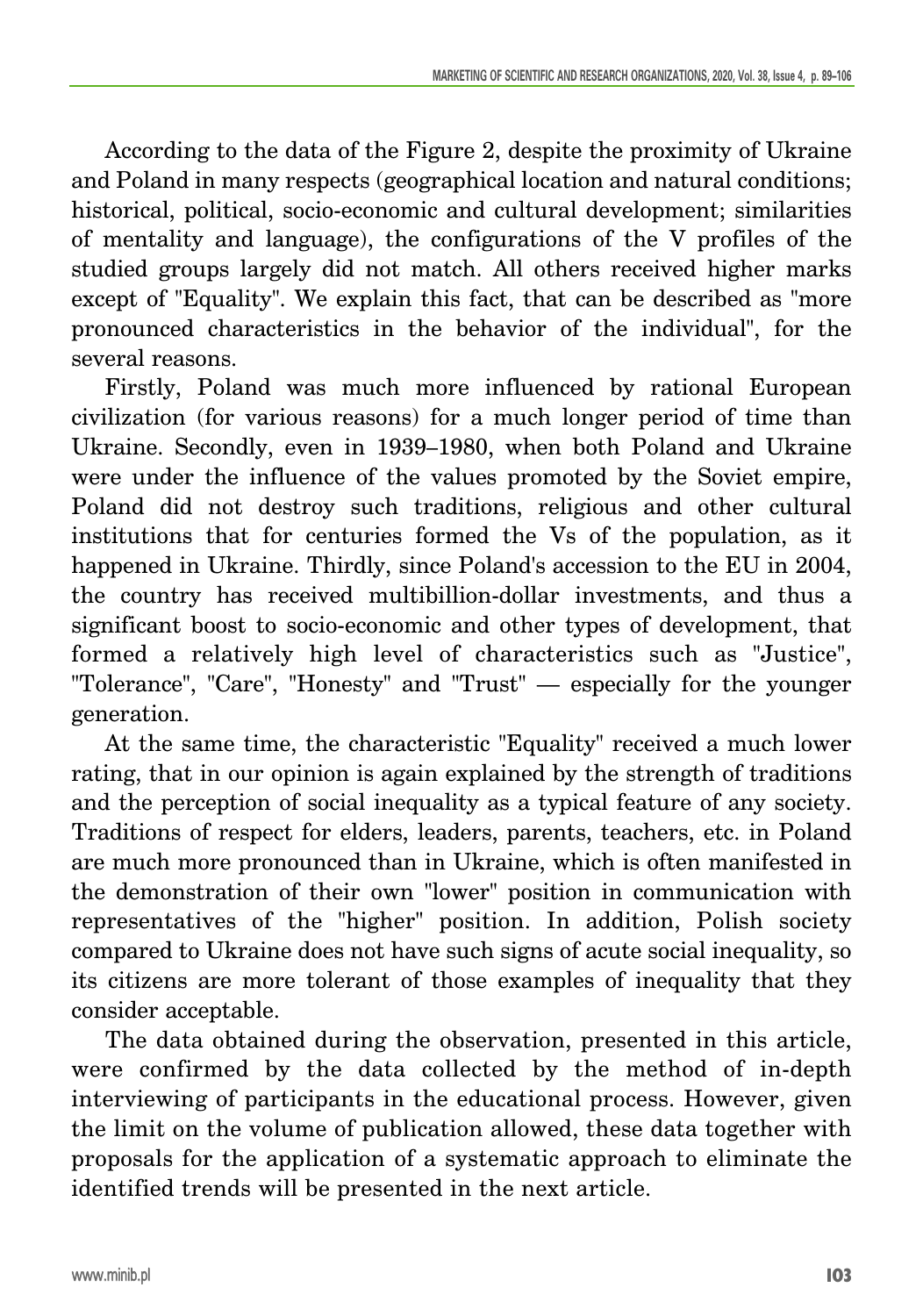# **Conclusions**

The growing gap between the pace of technological and humanitarian development of society increases the likelihood of various risks caused by the lack of preparedness of performers to use modern technologies. After all, the latest technologies are often characterized by a significant speed of operations and scaling of effects, which, in addition to special knowledge in the subject area also requires a high level of responsibility and other characteristics that make up the concept of "personality values". This encourages scientists to look for ways to reduce and, in the long run, the full decrease of the above gap. The authors see one of the ways to solve the problem in strengthening of the humanitarian component in the educational process.

To substantiate the feasibility of such enhancement, the special studies were conducted by the method of desk content research, as well as included and not included observation. The analysis of the documents showed that in the process of harmonization of legislation in the field of education, as well as the development of educational standards, the normative documents declare in detail the need for education of high moral personality with clearly defined values.

At the same time, the evaluation of the group of moral and ethical characteristics of students and teachers of Ukraine and Poland (as the closest neighbor — a member of the EU) showed a relatively low level of presence of characteristics that indicate the values of the representatives of the surveyed groups. The study revealed trends in the growth of indicators like "Dignity" and "Equality", which indicates an increase in the need for these characteristics in real life. The assessment of such characteristics as "Trust", "Tolerance", "Honesty" and "Justice" needs to be strengthened, especially for teachers in Ukraine.

Comparison of the studied characteristics between the representatives of Ukraine and Poland revealed higher scores on all parameters, except for the characteristic of "Equality". We explain this by the better preservation of traditional values in Polish society, compared to Ukrainian, as well as a higher level of socio-economic and legislative development.

Thus, the results of the observation presented in this article indicate the lack of presence in the complex characteristics of modern personality of those important value orientations that would indicate the willingness of people who make up society to realize the possible risks of new technologies and ensure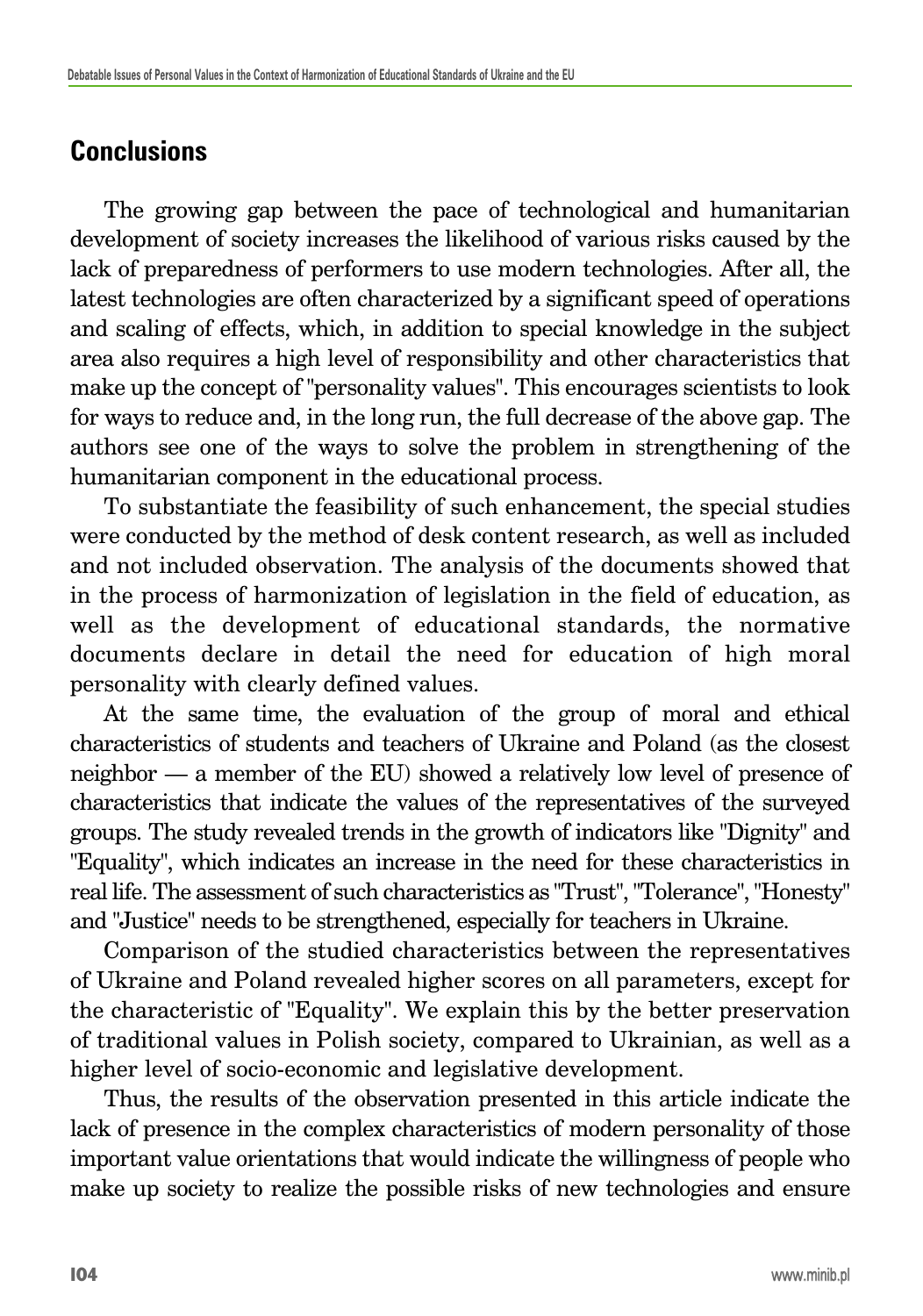their safe use at all levels. These results were also confirmed and deepened based on the method of in-depth interviews with participants in the educational process of both countries. The authors are convinced of the need to apply a systematic approach to improving the described situation. A detailed description of the authors' proposals will be published in the next article.

#### **Acknowledgements**

This paper was created within the project according to the joint project of National Technical University of Ukraine "Igor Sikorsky Kyiv Polytechnic Institute", Erasmus+ Jean Monnet Fund and Education, Audiovisual and Culture Executive Agency, supported by the EC "European business models: transformation, harmonization and implementation in Ukraine" No 587138-EPP-1-2017-1-UA-EPPJMO-MODULE. Project registration number 2017 — 2173 / 001 — 002.

# **References**

- 1. *Antychna Philisophiya* (Ancient Philosophy). (2020). Retrieved from https://sites.google.com/site/anticnafilosofia/osobistist-u-filosofiie
- 2. Ckytra, V. (2013). Teoretychni aspekty vyznachennia zmistu poniattia "vidpovidal'nist' osobystosti. *Naukovi zapysky, Seriia: pedagogichni nauky*, *122*, 382–389.
- 3. *Entsyklopediia suchasnoyi Ukrayiny* (Encyclopedia of Modern Ukraine). (2020). Retrieved from http://esu.com.ua/search\_articles.php?id=24649
- 4. *Kodeks chesti Natsional'nogo tecknichnogo uniwersytetu Ukrayiny "Kyyivs'kyy politecknichnyy instytut"* (Code of Honor of the National Technical University of Ukraine "Kyiv Polytechnic Institute"). (2015). Retrieved from https://kpi.ua/code
- 5. *Moral'; Syla (Morality, Strength)*. (2007). Literaturoznavcha entsyklopediia u 2 t. (p. 76). Kyiv: VTs "Akademiia".
- 6. *Philosophs'kyy entsyklopedychnyy slovnyk* (Philosophical encyclopedic dictionary). (2002). Instytut Philosophii im. G.S. Skovorody Natsional'noi Akademii Nauk Ukrainy, Kyiv: Abrys, 397–398.
- 7. *Polozhennia pro organizatsiyu osyitniogo procesu v KPI im. Ihora Sikorskogo* (Regulations on the organization of the educational process in KPI. Igor Sikorsky). (2020). Retrieved from https://kpi.ua/regulations.
- 8. Shaygorods'kyy, Yu. (2010). Tsinnisni oriientatsiyi osobystosti: formalizovana model' tsilisnogo, bagatoaspektnogo analizu. *Sothial'na psyckologiya*, *1*(39), 94–106. Retrieved from https://core.ac.uk/reader/77240790